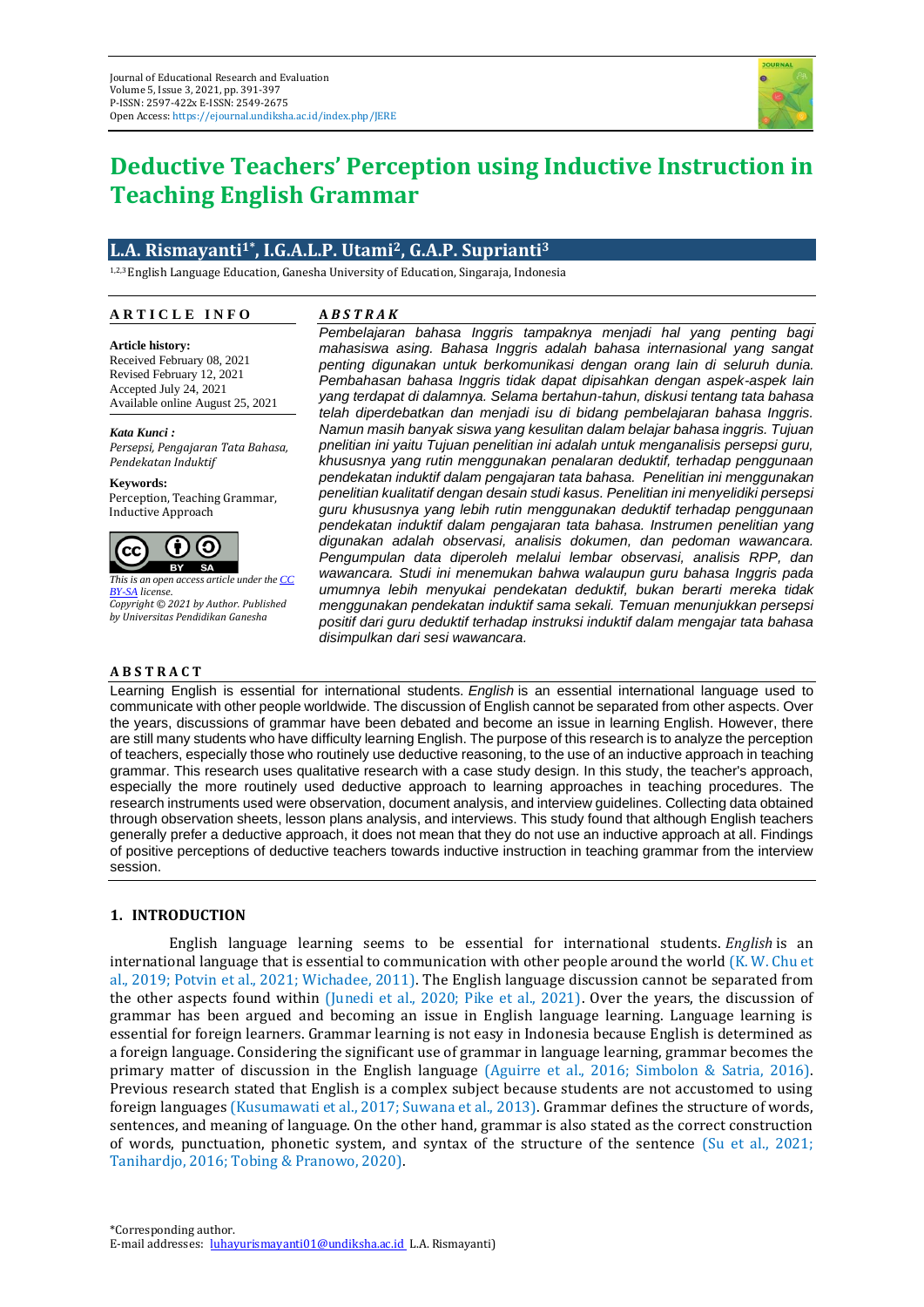Additionally, the role of the teacher in teaching grammar is deliberated through the discussion of pedagogical grammar (Hailuan, 2020; Khalil, 2018). Teachers seem to have an essential point on successful grammar learning. The effectiveness of learning grammar is consistent with the teacher's method of teaching (Ahmad, 2018; Schurz & Coumel, 2020). Recently, the method used in teaching grammar is the communicative approach (Graus & Coppen, 2015; Vakili & Mohammed, 2020). It is called as Inductive approach in teaching grammar. Furthermore, the inductive approach is argued with the deductive approach, which is known as traditional grammar. Inductive is defined as an approach that focuses on indirect explanation, discovers rules, and enables students to focus on use (Güss, 2018; Jean & Simard, 2013). The advantages of the Inductive approach can be seen from the interaction that happens in class which implements a student-centered approach. Moreover, the deductive approach refers to explaining grammar rules at the beginning stage of learning (Tammenga-Helmantel et al., 2016; Uysal & Yavuz, 2015). It means, deductive approach stresses on teacher-centered approach in the application.

However, recent studies emphasize the use of a communicative approach than a traditional one. It is also supported by Stephen Krashen's theory about second language acquisition. The concept of language acquisition associated with the discussion of inductive grammar can be seen in the learning hypothesis proposed by Krashen (Ding, 2021; Payne, 2011). The Acquisition Learning Hypothesis and The Input Hypothesis are the most connected to the grammar discussion. Krashen's view toward the role of grammar is that acquisition is more significant than learning (Figueras-Daniel & Li, 2021; Haselow, 2021). Acquisition refers to an acquired system that supports inductive grammar. Meanwhile, learning is a learned system that supports deductive grammar (Su et al., 2021; Tobing & Pranowo, 2020). Moreover, the acquisition is believed to be acquired through natural order and comprehensible input. Therefore, along with Krashen's hypothesis, it can be revealed that the inductive approach is suiTable primarily used in teaching grammar.

Regarding the suiTable approach used in teaching grammar, perception is interesting to discuss (Khalil, 2018; Tanihardjo, 2016). Perception is known as people's ideas about something. The context of perception in this research denotes to Perception Theory proposed by Robbins and Judge. Robin and Judge mentioned that perception is someone's process in interpreting the information. This theory provides three factors in perceiving an object: perceiver, target, and situation. Perceiver refers to a subject in the study relating to the personality aspect. The personality aspects refer to attitude, motive, interest, experience, and expectation. Moreover, target denotes as object discussed in this study linking to inductive approach deliberated (Beydoğan & Bayındır, 2010; Cheng, 2021). Meanwhile, the situation is defined as the interaction between perceiver and target in the area observed like time setting, work setting, and social setting. The problem, then, deductive teacher's perception is essential to be explored.

An enormous amount of research has been exposed the effectiveness of the inductive approach in teaching grammar (Gorat & Prijambodo, 2013; Lzu'bi, 2015; Sharandeep & Niwas, 2016). However, less attention is given to the scope of teacher perception on inductive approach application in teaching grammar. Several types of research are closely associated with this research (Gorat & Prijambodo, 2013; Lzu'bi, 2015; Smith et al., 2021). Deriving from the narration, this research endeavored to know teacher perception, especially those who used deductive more routine toward using the inductive approach in teaching grammar. It is urgent because of several reasons: there is limited information on teacher perception toward the use of the inductive approach in teaching grammar in Indonesia. There is a need to know how teachers with deductive grammar teaching routines perceive inductive grammar teaching. The purpose of this study was to analyze the perception of teachers, especially those who routinely use deductive reasoning, to the use of an inductive approach in teaching grammar.

#### **2. METHODS**

This research used qualitative research with case-study design. The purpose of this research is to explain deeply and understand the phenomena being explore. The research was conducted in SMPN 3 Sawan, one of junior high school in Singaraja, Bali. The subjects or participants were three English Teachers selected based on the criteria appeared. The instrument used in collecting the data were observation, document analysis, and interview guide. The observation was done using observation sheet adapted from (Benitez-correa et al., 2019). Moreover, document analysis was obtained through lesson plans' analysis. Then, interview guidance was made using dimension found in perception theory proposed by Robin and Judge 2013. The interview contained more than 40 questions contain each types of perception factors. The obtained data were analyzed qualitatively through Miles & Huberman (1994). The grid of the questionnaire used is presented in Table 1.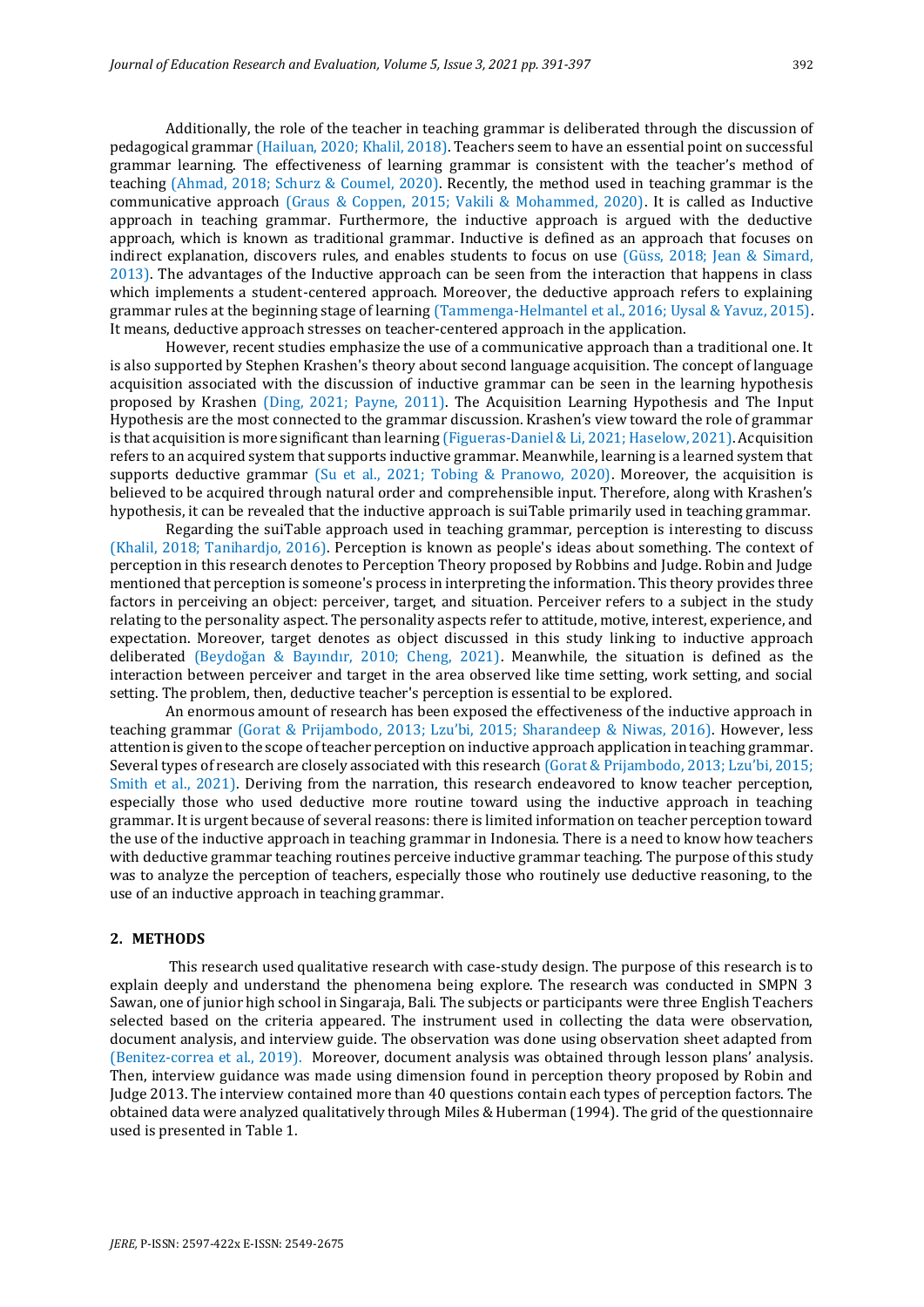| <b>Aspects of Observation</b>            |  |  |
|------------------------------------------|--|--|
| Teacher are taught rules from beginning  |  |  |
| Students are discovering rules           |  |  |
| Students are interested in the class     |  |  |
| Teacher is respectful, fair, and neutral |  |  |
| Teacher offers feedback                  |  |  |
| Students are boosted to participate      |  |  |
| Students interrelate with teacher        |  |  |
| Students show enthusiasm                 |  |  |
| Students feel confident when questioning |  |  |
| Take long duration in learning           |  |  |

# **3. RESULT AND DISCUSSION**

#### **Results**

This research discovered three main findings: 1) there is different response from four observed participants (A, B, C, and D) toward the use of inductive approach during preliminary observation and documentary, 2) there is identified three participant who chosen as interviewee based on the purposive criteria 3) there is positive perception of the deductive teachers observed seen from the interview result. Observation is used to obtain preliminary data from the subject being observed. The observation was hold directly with the subject using observation sheet which has been prepared by the researcher. From the result of observation sheet, it was revealed three English teachers were using deductive approach and one teacher was using inductive approach in the implementation. It can be seen from the sheet exposed above. It was found 8 aspects checked in the observation sheet. Point 2 (Students are discovering rules) belongs to inductive instruction and point 1 (Teacher are taught rules from beginning) belongs to deductive instruction. Moreover, point 6 (Students are boosted to participate) and 10 (Take long duration in learning) also supported inductive application in teaching grammar. However, the negative point 6 (Students are not boosted to participate) and 10 (Don't take long duration in learning) indicate deductive application. The second instrument was document analysis. Document analysis is form of qualitative design analysis on which the document is understood and interpreted by the researcher to gain the deep analysis on the topic. The researcher was asked lesson plans from four English teachers observed in SMPN 3 Sawan.

| No. | Approach           | <b>Indicators</b>                                |
|-----|--------------------|--------------------------------------------------|
| 1.  | Deductive Approach | a. Taught a rule                                 |
|     |                    | b. Used to exemplify a rule                      |
|     |                    | c. Focus on explaining rule                      |
|     |                    | d. Explain rules                                 |
|     |                    | e. Teacher-centered                              |
|     | Inductive Approach | a. Search for a rule                             |
|     |                    | b. Used as examples from which to extract a rule |
|     |                    | c. Induce learners to infer rules themselves     |
|     |                    | d. Guide learners to search for rules            |
|     |                    | e. Student-centered                              |

**Table 2.** Indicators of Document Analysis by Graus & Coppen (2015)

As aforementioned above, the four participants in this research disclosed the same format of lesson plans in document analysis. The lesson plans were using general format which not specifically mentioned the grammar teaching in the learning activity. It can be supposed that the format of lesson plan agreed tend to be homogenous. The technique of analyzing method used namely learning activity analysis. The method was analyzed through learning activity which comprises grammar in learning. In the documentary, it showed that participant A, B, and D were having positive interest toward the use of inductive approach because mentioning inductive activity in teaching grammar. Moreover, the participant C was seemed to be continued in applying deductive instruction in teaching grammar as the preliminary observation revealed. The analysis was done through examining the learning activity in the lesson plans agreed. From the analysis, the result of the approach used is presented. The lesson plans of Participant A show the method used seems to be inductive. This result was the same as preliminary observation obtained. Two lesson plans given by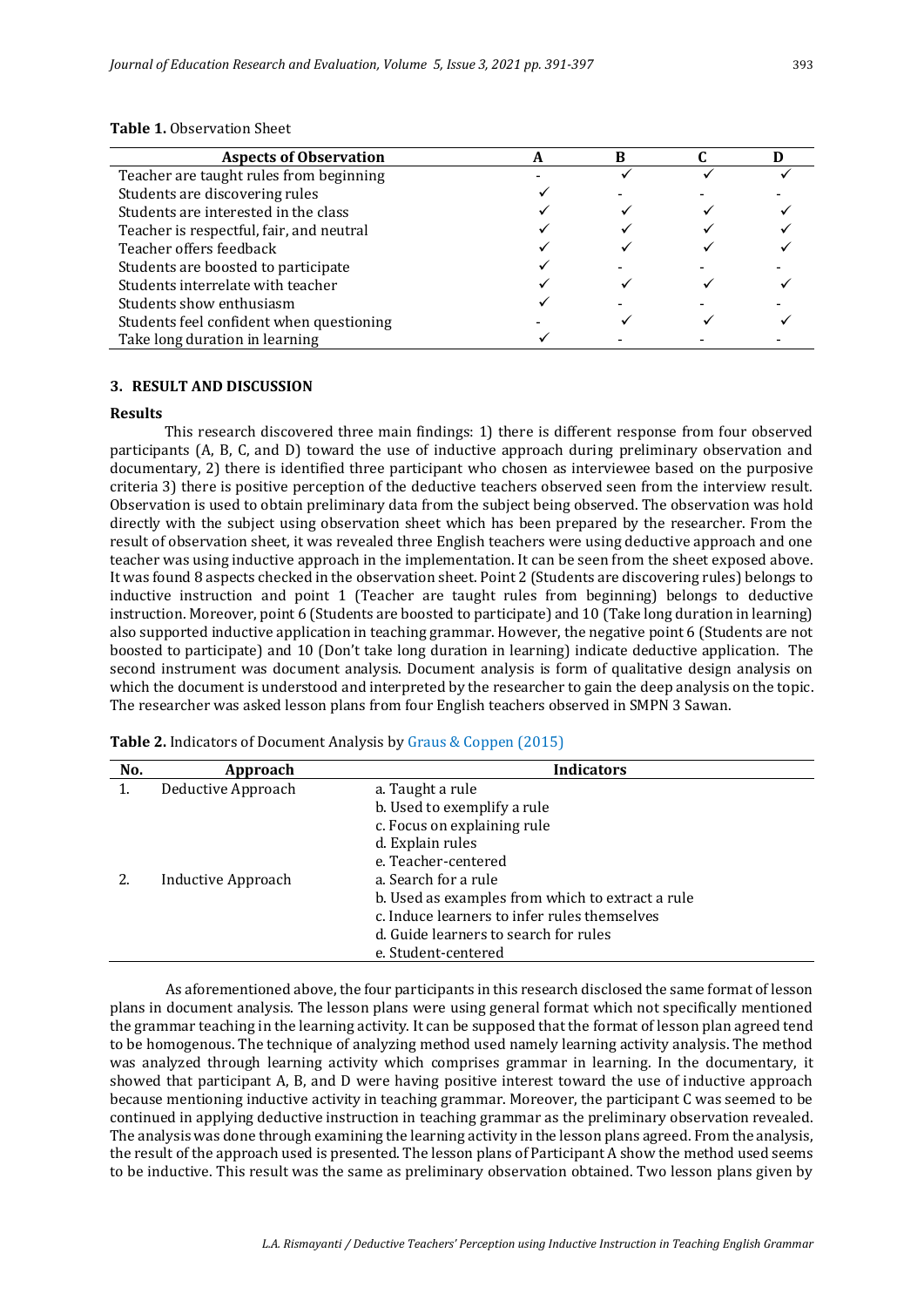the subject were precisely for 7th grade. It can be construed that the strategy inserted in the grammar teaching was using example refers to dialogue, sentence, and video. The reported was in line with the result in the interview session. The similar insights were exposed from preliminary, documentary, and interview that subject A tends to use inductive more routine in the application. Then, lesson plans of Participant B show the similar analysis with subject A. However, the number of the lesson plan given was different. Five lesson plans agreed by the subject were specifically for 8th grades. The result shows that the strategy injected in the grammar teaching was using example of dialogue and sentence even also applying direct teaching. However, the documentary result was against preliminary observation because the subject observed seems to use deductive more routine in the application. Yet, this tendency showed similar result with interview. Even though, the documentary is exposed the tendency of inductive user, the interview uncovered that subject B seems to use deductive more routine in the implementation.

Moreover, lesson plans of Participant C show the method used in teaching grammar seems to be deductive. The suiTable method of teaching grammar can be analyzed through general activity in the lesson plan. The appropriate topic of grammar learning was chosen based on 5 lesson plans given explicitly for 8th grades. The result showed that 2 lesson plans seem to use inductive approach in teaching grammar by using examples of dialogue and sentence. Moreover, the rest lesson plans seem to display the strategies in teaching grammar by explaining the rules of topic first or deductively taught by the teacher. The last participant shows the equal result with subject A and B. The inductive approach was identified in the 5 lesson plans given for 9th grades. It makes lesson plans of Participant D seems to use inductive approach in teaching grammar. The representation of grammar teaching was contrasted the preliminary observation which is showed that subject D also belong to deductive user. This output tends to be supported by interview result during interview session. It can be interpreted that subject D was using deductive more routine that inductive approach.

Therefore, the first finding can be concluded that there is different approach used seen from the observation and result of document analysis. There were three English teachers exposed as deductive user in the observation and three teachers exposed as inductive user through documentary. In this case, interview session is needed to be conducted by the researcher because of different result appeared from two instruments. It leads to the second finding that there were three English teachers selected as interviewee in the interview session based on the criteria of this research which emphasized on deductive user in the real implementation. The Interview guide was used to assure the participants perception toward inductive approach used in teaching grammar. Those dimensions are 1). Perceiver, 2). Target, and 3). Situation. Instead of dimension used, the indicators were having significant portion to establish numerous questions for interview session. The way how the participant perceives the idea of the inductive usage is depended on those dimensions mentioned. There were more than 40 questions formulated using perception dimension and it was found some excerpts exposed from subject B, C and D as deductive participants in the interview.

| Number of       | <b>Direct Statement</b>                                      | Participant             |
|-----------------|--------------------------------------------------------------|-------------------------|
| <b>Excerpts</b> |                                                              |                         |
| Excerpt 1       | "It was so fun and meaningful because this method            | Stated by Participant B |
|                 | emphasizes on communication and interaction more."           |                         |
| Excerpt 2       | "Sometimes, I was applying inductive method in teaching      | Stated by Participant C |
|                 | English especially for grammar topic. In my opinion, this    |                         |
|                 | method was good for students' critical thinking which can    |                         |
|                 | be gained by g individually or groups comprehension. In      |                         |
|                 | addition, they were required to find certain patterns of     |                         |
|                 | the sentences in the example given."                         |                         |
| Excerpt 3       | "This method offers great communication activity and         | Stated by Participant D |
|                 | encourage students to have critical thinking."               |                         |
| Excerpt 4       | "Yes, that's right. As long as I taught grammar here, I tend | Stated by Participant B |
|                 | to use deductive rather than inductive."                     |                         |
| Excerpt 5       | "The deductive method was often used in learning English     | Stated by Participant C |
|                 | due to the limited class duration. By adjusting the          |                         |
|                 | discussion about grammar pattern, it was necessary to        |                         |
|                 | explain the patterns directly for students."                 |                         |
| Excerpt 6       | "That's right. I was applying deductive method more          | Stated by Participant D |
|                 | routine than inductive."                                     |                         |

**Table 3.** Result of Interview Session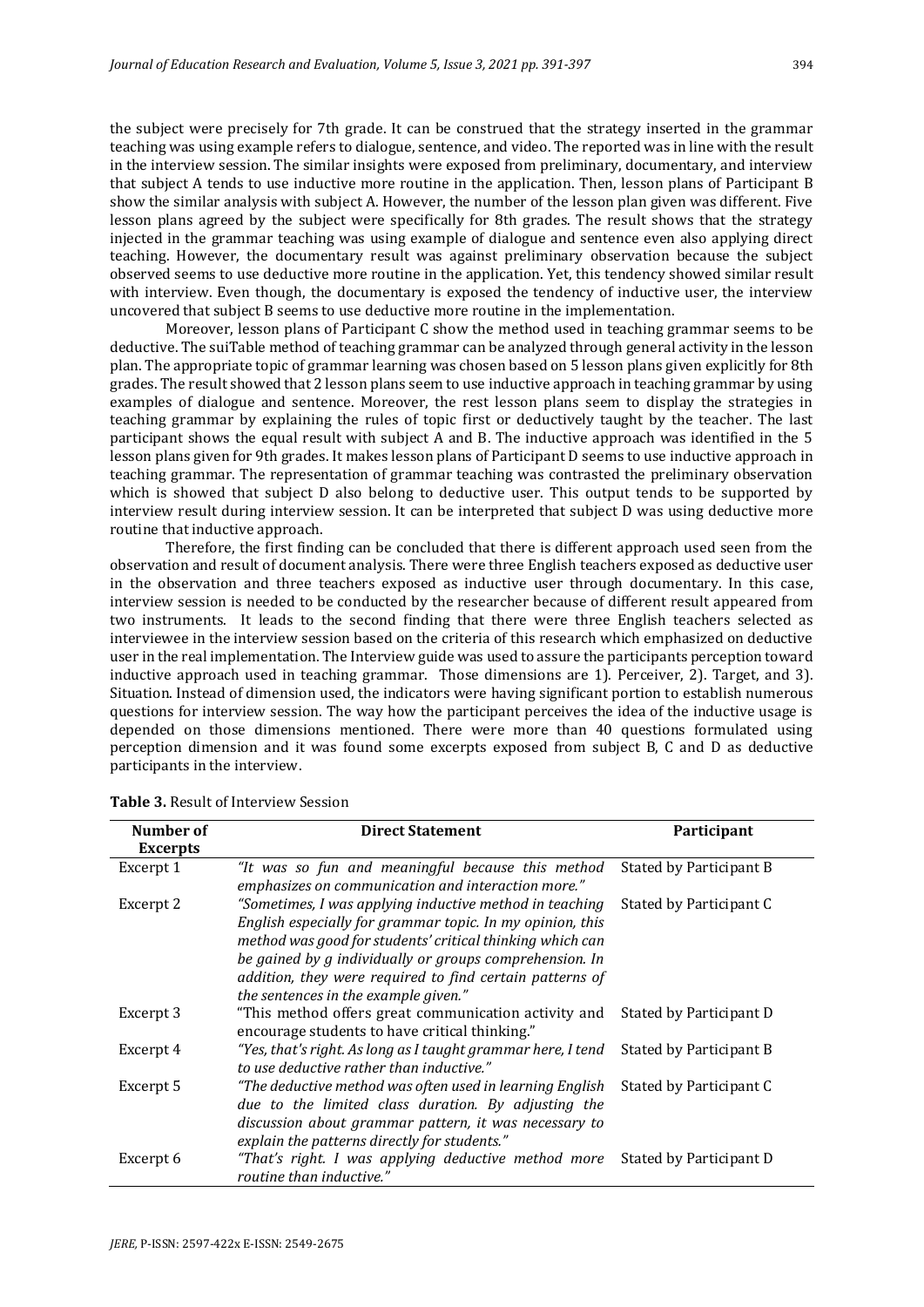From the aforementioned above, it is supposed that participant B, C, and D was tended to show positive response toward the use of inductive approach even also implementing the deductive one in the reality. It can be seen from these points *"so fun and meaningful*", *"was good for students' critical thinking*" and *"offers great communication activity*". On the other hand, other excerpts also revealed the method used by participant in routine through interview result was deductive approach. As the inference of the interview result, it was supposed a positive perception of deductive teacher toward inductive approach in teaching grammar. It can be determined that subject who seems to use deductive approach having different response through documentary. Third finding further can be interpreted that teacher who use deductive approach more routines are having positive perception toward inductive approach concluded from interview results.

#### **Discussion**

The teacher's role in teaching has an essential point in learning grammar (Hailuan, 2020; Khalil, 2018). The appropriate learning method will affect the effectiveness of learning (Amran et al., 2020; Gunawan et al., 2019; Yaumi et al., 2018). The method that can be used to teach grammar to students is the communicative approach method. The advantages of the Inductive approach can be seen from the interactions that occur in the classroom that apply a student-centered approach. In addition, the deductive approach refers to explain grammatical rules in the early stages of learning (Tammenga-Helmantel et al., 2016; Uysal & Yavuz, 2015). That is, the deductive approach emphasizes a teacher-centered approach in its application. It can be concluded that the inductive approach is especially suiTable for use in teaching grammar. Grammar learning consists of three types, namely deductive grammar, inductive grammar, and grammar teaching without explanation. First, teaching grammar is accompanied by explaining grammar rules in detail or called implicit (deductive) language (Güss, 2018; Jean & Simard, 2013). Second, teaching grammar does not directly explain the rules, and students find their own rules (inductive) (Güss, 2018; Jean & Simard, 2013). Third, grammar teaching is not accompanied by explanations and practice questions regarding the structure. In this teaching, grammar is taught in and through communication and action. The difference with the second one, this third type does not try to teach grammatical rules, but it is hoped that these rules will penetrate indirectly and unconsciously into students' cognition (Beydoğan & Bayındır, 2010; Uysal & Yavuz, 2015). This type is known as implicit grammar teaching. Other research findings also state that the inductive approach effectively teaches grammar (Gorat & Prijambodo, 2013; Lzu'bi, 2015; Sharandeep & Niwas, 2016). Effect of using deductive and inductive approaches in teaching English grammar is the positive idea of students towards the use of inductive approaches in teaching grammar. Thus, it can be concluded that the finding of this study is consistent to be similar with previous result conducted by other researchers. It was found that, teachers tend to have positive perception toward the use of inductive approach in teaching grammar.

#### **4. CONCLUSION**

Deductive teachers' perception toward the use of inductive approach are indicated positive through interview result. This study indicates that even the teachers were implementing deductive approach more routine, it doesn't mean they were having negative perception toward the use of inductive instruction in teaching grammar. Even, deductive teachers tend to have negative response toward the use of inductive approach in the implementation, it can't be concluded that deductive teachers were considered to have negative perception at all.

#### **5. REFERENCES**

- Aguirre, D., Bustinza, D., & Garvich, M. (2016). Influence of Songs in Primary School Students' Motivation for Learning English in Lima, Peru. *English Language Teaching*, *9*(2), 178. https://doi.org/10.5539/elt.v9n2p178.
- Ahmad, I. (2018). Teacher Cognition and Grammar Teaching in the Saudi Arabian Context. *English Language Teaching*, *11*(12), 45–57. https://doi.org/10.5539/elt.v11n12p45.
- Amran, A., Jasin, I., Perkasa, M., Satriawan, M., Irwansyah, M., & Erwanto, D. (2020). Implementation of education for sustainable development to enhance Indonesian golden generation character. *Journal of Physics: Conference Series*, *1521*(4), 1–5. https://doi.org/10.1088/1742-6596/1521/4/042102.
- Benitez-correa, C., Gonzalez-torres, P., & Ochoa-cueva, C. (2019). A Comparison between Deductive and Inductive Approaches for Teaching EFL Grammar to High School Students. *International Journal of Instruction*, *12*(1). https://doi.org/10.29333/iji.2019.12115a.
- Beydoğan, H. Ö., & Bayındır, G. (2010). Effect of concept map supported teaching approaches from rules to sample and sample to rules to grammar teaching. *Procedia - Social and Behavioral Sciences*, *2*(2).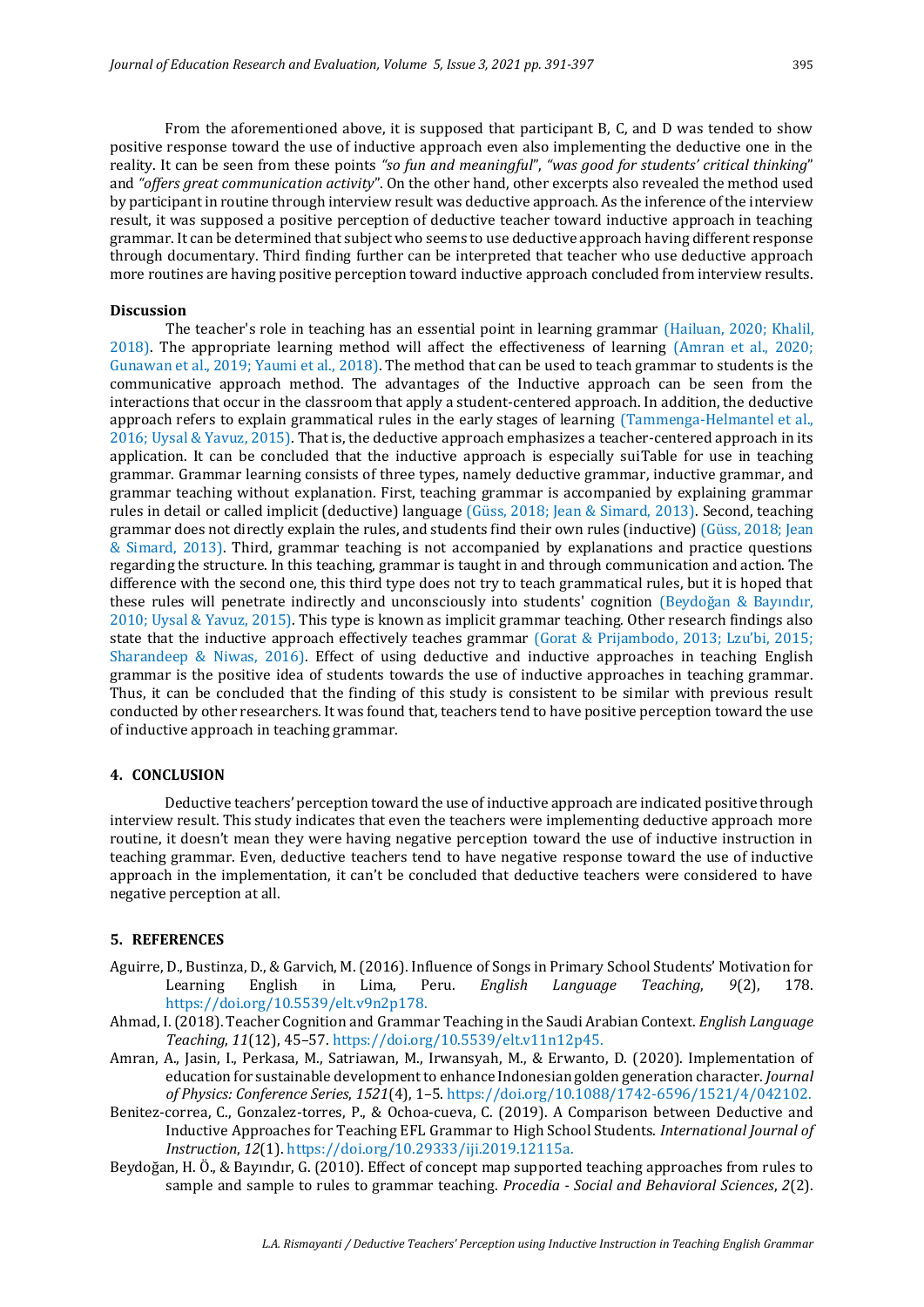https://doi.org/10.1016/j.sbspro.2010.03.623.

- Cheng, A. (2021). The place of language in the theoretical tenets, textbooks, and classroom practices in the ESP genre-based approach to teaching writing. *English for Specific Purposes*, *64*. https://doi.org/10.1016/j.esp.2021.07.001.
- Ding, J. (2021). Cloud computing database and remote system for real-time image acquisition application in english classroom teaching. *Microprocessors and Microsystems*. https://doi.org/10.1016/j.micpro.2021.103916.
- Figueras-Daniel, A., & Li, Z. (2021). Evidence of support for dual language learners in a study of bilingual staffing patterns using the Classroom Assessment of Supports for Emergent Bilingual Acquisition (CASEBA). *Early Childhood Research Quarterly*, *54*. https://doi.org/10.1016/j.ecresq.2020.09.011.
- Gorat, L., & Prijambodo, V. L. (2013). The Effecto of Using Deductive Approach and Inductive Approach in Teaching English to Students on Their Conditional Sentence Mastery (an Experimental Study). *Magister Scientie*. https://doi.org/10.33508/mgs.v0i33.612.
- Graus, J., & Coppen, P.-A. (2015). Student teacher beliefs on grammar instruction. *Language Teaching Research*. https://doi.org/10.1177/1362168815603237.
- Gunawan, Harjono, A., Hermansyah, & Herayanti, L. (2019). Guided inquiry model through virtual laboratory to enhance students' science process skills on heat concept. *Cakrawala Pendidikan*, *38*(2), 259–268. https://doi.org/10.21831/cp.v38i2.23345.
- Güss, C. D. (2018). What is going through your mind? Thinking aloud as a method in cross-cultural psychology. *Frontiers in Psychology*, *9*(AUG), 1–11. https://doi.org/10.3389/fpsyg.2018.01292.
- Hailuan, C. (2020). Teacher Belief of Corrective Feedback in Grammar Teaching : Current Status and Future Prospects. *Social Sciences*, *9*(4), 128–134. https://doi.org/10.11648/j.ss.20200904.17.
- Haselow, A. (2021). The acquisition of pragmatic markers in the foreign language classroom: An experimental study on the effects of implicit and explicit learning. *Journal of Pragmatics*, *186*. https://doi.org/10.1016/j.pragma.2021.09.017.
- Jean, G., & Simard, D. (2013). Deductive versus inductive grammar instruction: Investigating possible relationships between gains, preferences and learning styles. *System*, *41*(4). https://doi.org/10.1016/j.system.2013.10.008.
- Junedi, B., Mahuda, I., & Kusuma, J. W. (2020). Optimalisasi keterampilan pembelajaran abad 21 dalam proses pembelajaran pada Guru MTs Massaratul Mut'allimin Banten. *Transformasi: Jurnal Pengabdian Masyarakat*, *16*(1), 63–72. https://doi.org/10.20414/transformasi.v16i1.1963.
- K. W. Chu, S., Wu, J., W. S. Kwan, C., & H. Y. Lai, J. (2019). Wiki-based Collaborative Writing: A Comparative Study on First and Second Language Writing among Chinese Secondary Students. *International Journal of Modern Education and Computer Science*, *11*(1), 1–10. https://doi.org/10.5815/ijmecs.2019.01.01.
- Khalil, Z. M. (2018). EFL Students' Perceptions towards Using Google Docs and Google Classroom as Online Collaborative Tools in Learning Grammar. *Applied Linguistics Research Journal*, *2*(2), 33–48. https://doi.org/10.14744/alrj.2018.47955.
- Kusumawati, P., Sudirman, & Kusuma, P. I. (2017). the Effect of Digital Flashcard on Students ' Vocabulary Mastery of the Fourth Grade Students At Sd Negeri 1 & 2 Paket Agung in the Academic Year 2016 / 2017. *Jurnal Pendidikan Bahasa Inggris Undiksha*, *5*(2). https://doi.org/10.23887/jpbi.v5i2.13324.
- Lzu'bi, M. A. (2015). Effectiveness of Inductive and Deductive Methods in Teaching Grammar. *Advances in Language and Literary Studies*, *6*(2). https://doi.org/10.7575/aiac.alls.v.6n.2p.187.
- Payne, M. (2011). Exploring Stephen Krashen's 'i + 1' acquisition model in the classroom. *Linguistics and Education*, *22*(4). https://doi.org/10.1016/j.linged.2011.07.002.
- Pike, M. A., Hart, P., Paul, S. A. S., Lickona, T., & Clarke, P. (2021). Character development through the curriculum: teaching and assessing the understanding and practice of virtue. *Journal of Curriculum Studies*, *53*(4), 449–466. https://doi.org/10.1080/00220272.2020.1755996.
- Potvin, A. S., Boardman, A. G., & Stamatis, K. (2021). Consequential change: Teachers scale project-based learning in English language arts. *Teaching and Teacher Education*, *107*. https://doi.org/10.1016/j.tate.2021.103469.
- Schurz, A., & Coumel, M. (2020). Grammar teaching in ELT : A cross-national comparison of teacherreported practices. *Language Teaching Research*, *8*. https://doi.org/10.1177/1362168820964137.
- Sharandeep, K., & Niwas, D. R. (2016). Introduction : Role of Grammar in English Language : Methods of Teaching Grammar : - Review of Related Literature. *International Journal of Advanced Research*, *4*(7). https://doi.org/10.21474/IJAR01.
- Simbolon, N., & Satria, A. (2016). Making Ludo Word Game (LWG) to Learn Grammar for Senior High School Students. *Inovish Journal*, *1*(2), 77–85. https://doi.org/10.35314/inovish.v1i2.85.
- Smith, I. M., Bayliss, E., & Mukoro, F. (2021). Capability building for large-scale transformational change: